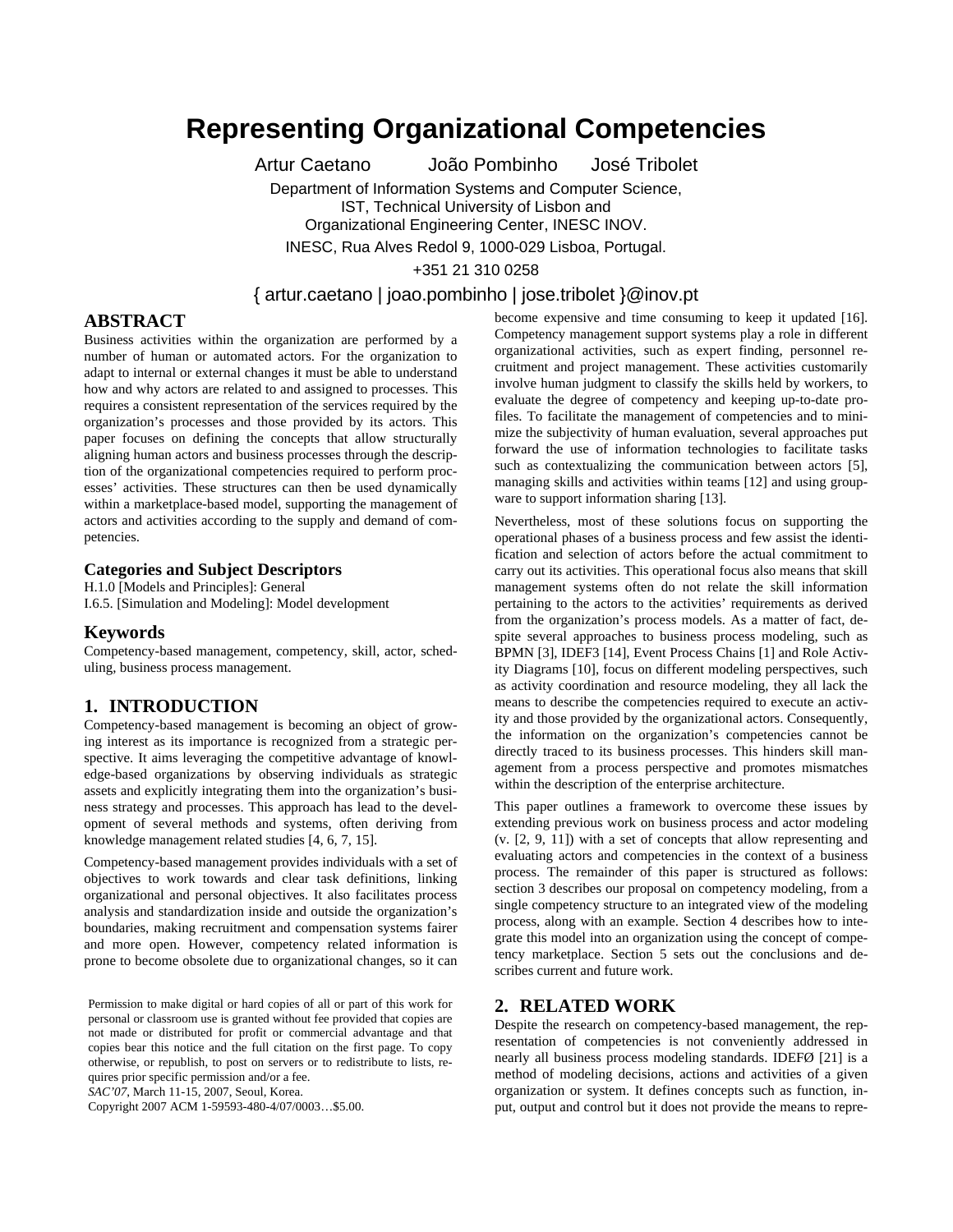sent how activities are performed by actors. BPMN [3] is a graphical notation that focuses on describing the activity flow within business processes. The elements of its diagrams are flow objects, swimlanes, artifacts and connecting objects. Participation in a business process is represented through swimlanes that relate activities to its performer, thus mapping responsibilities at a very high level of abstraction. There is also no means to specify the requirements an actor must fulfill to execute an activity. Other approaches, such as IDEF3 [14] and Role Activity Diagrams [10] focus on describing process flow but overlook the specification of human or system actor competencies as well as the requirements of an activity.

However, there is a large amount of research on competency modeling outside the scope of business process modeling. The "competency movement", credited to David McClelland [20], makes use of the concept of competency as the fundamental unit to classify human actors and to relate them with the ability of performing a task in a given environment. Spencer *et al.* [8] define competency as the "underlying characteristic of an individual that is causally related to criterion referenced effective and/or superior performance in a job or situation." *Underlying characteristic* means that the competency is part of a person and can be used to deduce behavior, being part of what Davenport classifies as tacit knowledge [22]. *Causally related* means that a competency causes or can predict behavior and performance. *Criterion referenced* means that it is possible to quantify the level of performance of a competency in a task. This definition of competency implies a causal relation between purpose and result. The performance criteria are critical since a characteristic or capacity cannot be considered a competency if it does not predict something useful in the real world.

Defining the granularity of competency representation also plays an important role: on the one hand, a high-level, coarse-grained representation will not provide enough information. On the other, if it is too detailed, the entire representation process may become compromised, as it is effort and time-consuming [16]. Competencies are usually represented as hierarchical structures or competency trees. An example of such structure is the "body of knowledge", in which competencies are classified according to specific areas of knowledge. A well-known example is IEEE's Software Engineering Body of Knowledge [23].

Pigneur *et al.* [18] also propose using a hierarchical competency structure to represent competencies since it simplifies processing and inference when compared to the mining of textual descriptions. Additionally, it is easier for people to identify their competencies, the expectations of the organization as well as possible gaps. Pigneur proposes four competency categories as starting points for further classification: Enabling Technologies, Field Experience, Knowledge and Personal Traits. However, the semantics associated with these sub hierarchies is static by design, relying on a functional domain specific classification to describe the competencies.

A more pragmatic approach can be found at CommOnCV [24]. This project aims at modeling *curricula vitae* during the recruitment process. Competencies are represented as sets of annotations derived from each *curriculum* and are formally represented using languages such as RDF [25] or DAML+OIL [26]. The annotations are based on a particular competency model, created within the scope of a specific knowledge area.

Although competency trees simplify competence representation they present some other problems related to flexibility and reusability. Since the trees are usually deep, with the functional categorization specified in its upper levels, the description of a competency is not easily decomposable, leading to the dispersion of concepts between multiple nodes. As a result, the inference that can be done over those concepts is limited as they are not structured and connected to each competency as individual components. Additionally, reusing competencies in different contexts is hindered as functional categorization is embedded at the tree's upper levels. Other issue is that relationships between different nodes, i.e. competencies, are not taken into account.

Next section proposes a competency representation framework that aims minimizing the issues here described.

## **3. COMPETENCY MODELING**

Our goal is modeling the services provided by business actors and those required by the process activities. Such a framework makes possible to analyze the dynamics of human resource management and facilitates actor scheduling and team formation. It also enables assessing the alignment between actors and activities within the enterprise architecture.

The approach comprises three phases: definition, aggregation and analysis (v. Fig. 1). These phases aim at separating the definition of individual competencies from their hierarchy and aggregation rules as well as from the information that will instantiate the structures defined in the first two phases.



**Fig. 1. Competency modeling phases.** 

The rationale behind separating the definition of a competency from its hierarchy is that it is not possible to anticipate the needs of an organization in terms of its competency categorization. If the definition and the corresponding hierarchy were entwined, then the competency would be defined in the scope of a single organizational context, making difficult specifying the same competency across multiple contexts. This is often the case where different organizational units use different classification schemes for the same competency. Thus, this separation aims at maximizing the reusability and flexibility of the structure. The next three subsections detail each of the phases.

## **3.1 Phase 1 – Competency Definition**

Defining a competency requires, first, specifying the concepts that are necessary for its description and, second, specifying the structure that will hold these concepts and their relationships. Competencies classify human actors according to their ability of performing tasks in a specific environment. They are the manifestation of knowledge attained through the performance of an action. Creating a structure to relate competencies is not straightforward since it requires modeling a potential large set of disparate individual features that influence the performance of a given task,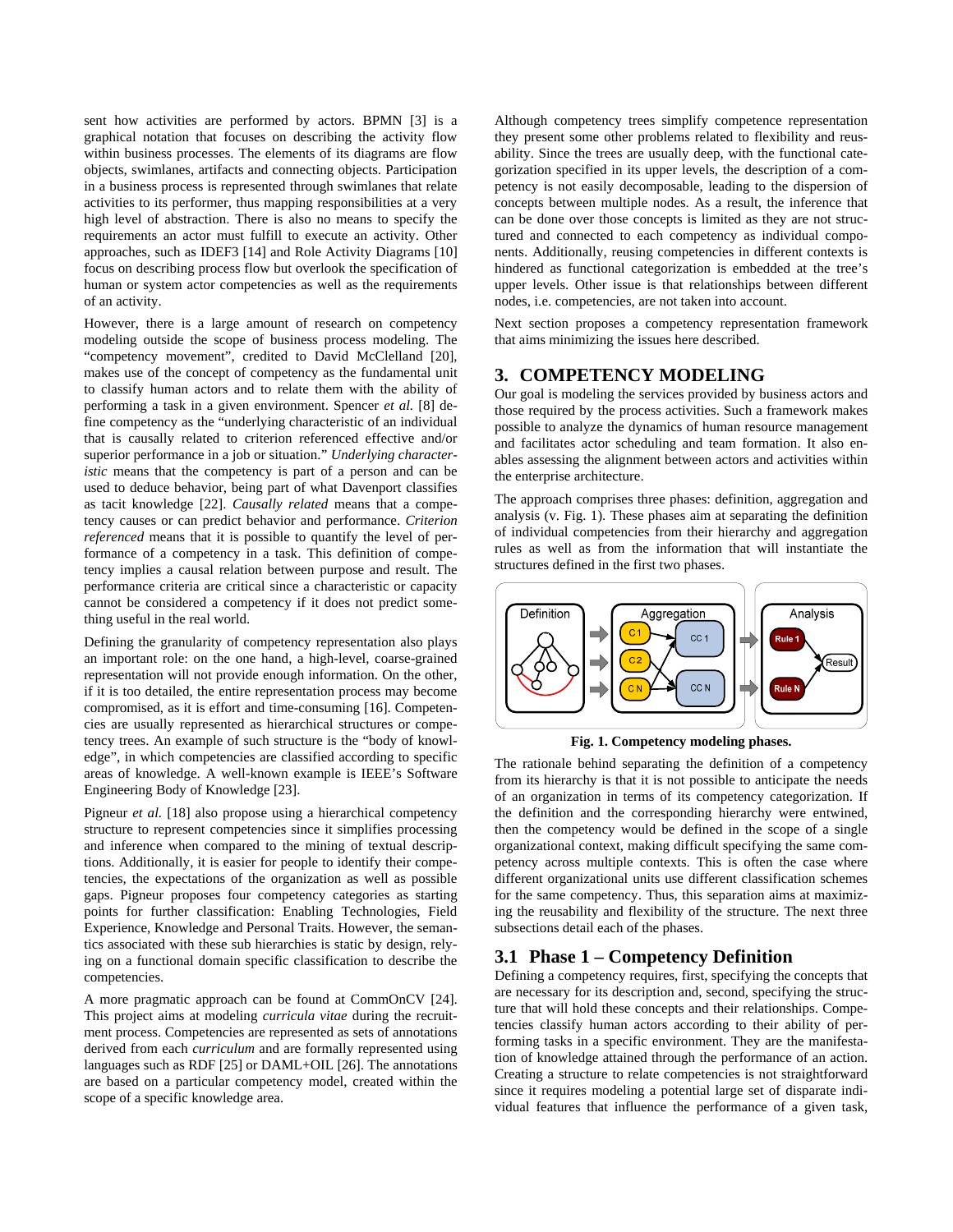such as knowledge, practical experience, psychological and social factors, context and motivation.

Before detailing how competencies are defined, it is important to disambiguate some fundamental concepts: skill, knowledge and competency. A *skill* is the ability to perform a particular activity, while *knowledge* is related to the information needed for enabling the skill. The improvement of skills and knowledge obtained through experience, training or education leads to *occupational competency* [19]. This means a single competency may encompass multiple skills. A *competency* relates to the behavior that individuals must perform as input into a situation while achieving a certain level of performance. It represents the association of knowledge and action. This means, on the one hand, that competencies are based on knowledge, and, on the other, that for a competency to be recognized as such, it is necessary to demonstrate the capability of giving use to that knowledge through an action that brings value to the related task.

A competency is an expression that is defined through the aggregation of elementary concepts, namely *nouns* and *verbs*. Examples of such expressions are "coding a breadth-first search algorithm in Lisp" and "coding a web service in C#". It is expected that the same elementary concept is often used on the definition of unrelated competencies. The concepts may also be related or functionally dependent (e.g. Lisp and C# are both programming languages although dealing with different programming paradigms). To deal with the representation of such features, we define a set of layered hierarchic structures that specify the competency's concepts regardless of their usage context. This type of structure allows concepts to be uniformly reused while defining different isolated competencies.

However, actors and activities relate to a number of competencies whose meaning depends on their usage context. Additionally, these individual competencies may be structurally related. To cope with this aspect, competencies are aggregated as coherent groups comprising individual competencies. Separating the aggregation of competencies from their definition enables their flexible rearrangement according to usage context without disrupting the corresponding definition. Groups of aggregated competencies can then be bound to organizational actors and activities, thus specifying the supply and demand of competencies within the organization.

#### *3.1.1 Structuring Competencies*

Competencies are often structured hierarchically to offset representation simplicity and expressiveness. However, most approaches rely on static classification schemes that prove difficult to adjust to the organization dynamics and its environment. Furthermore, hierarchical representations are defined in the scope of some functional context, so it is not straightforward to detach a structure from its context and keep its semantics. Therefore, as it is not reasonable to assume that functional contexts are shared even within the same organizational unit, let alone throughout the whole organization, the representation structure must be able to clearly separate competency definition from its categorization.

It is hard to tell apart the attributes that are intrinsic to actors and those that are context-dependent. Nevertheless, even if this separation is possible, a problem remains when identifying the granularity of the structure's elements. This problem surfaces because elementary competencies are not defined as unique throughout the

organization and are not structured and designed as atomic components, and, therefore, they are not easily composed nor reused.

To overcome these issues, we propose using a multi-dimensional tree structure, where each dimension relates the element with its usage context. This allows creating multiple views on the same object while keeping its uniqueness. Such structure can be perceived as a regular hierarchical tree where a number of contextual layers can be superimposed.

Nodes in the same dimension or layer are connected using intralevel links allowing relating elementary concepts. Inter-level links associate nodes from different dimensions allowing the specification of complex concepts. The semantics of this type of link is defined by ontological relations, such as "belong-to", "uses" or "enables."



**Fig. 2. Elementary concept structure (left). Competency definition (right).** 

The diagram in Fig. 2 depicts three layers (A, B, C), each defining elementary concepts in a given context. Using inter-level links (depicted as dotted arcs) to associate a number of elementary concept nodes in different contexts enables a competency defined as  $\{\langle A1, B1 \rangle, \langle A1, C1 \rangle, \langle B2, C1 \rangle\}$  to be specified.

To exemplify the proposed framework, we will model a number competencies related to software development. Fig. 3 shows a number of elementary concepts representing verbs and nouns.



**Fig. 3. Elementary concepts.** 

Competencies are defined by structurally relating elementary concepts using inter-level links (dotted arcs). Fig. 4 depicts the following set of competencies as a result of relating a subset of concepts:

- § Develop Software in the Banking Business Domain
- § Software Design using Imperative and Object Oriented Paradigms
- § Code Software in C# and Lisp Programming Languages
- § Know Java Programming Language
- § Administer Linux Operating System
- § Use any Operating System
- § Use the Visual Studio IDE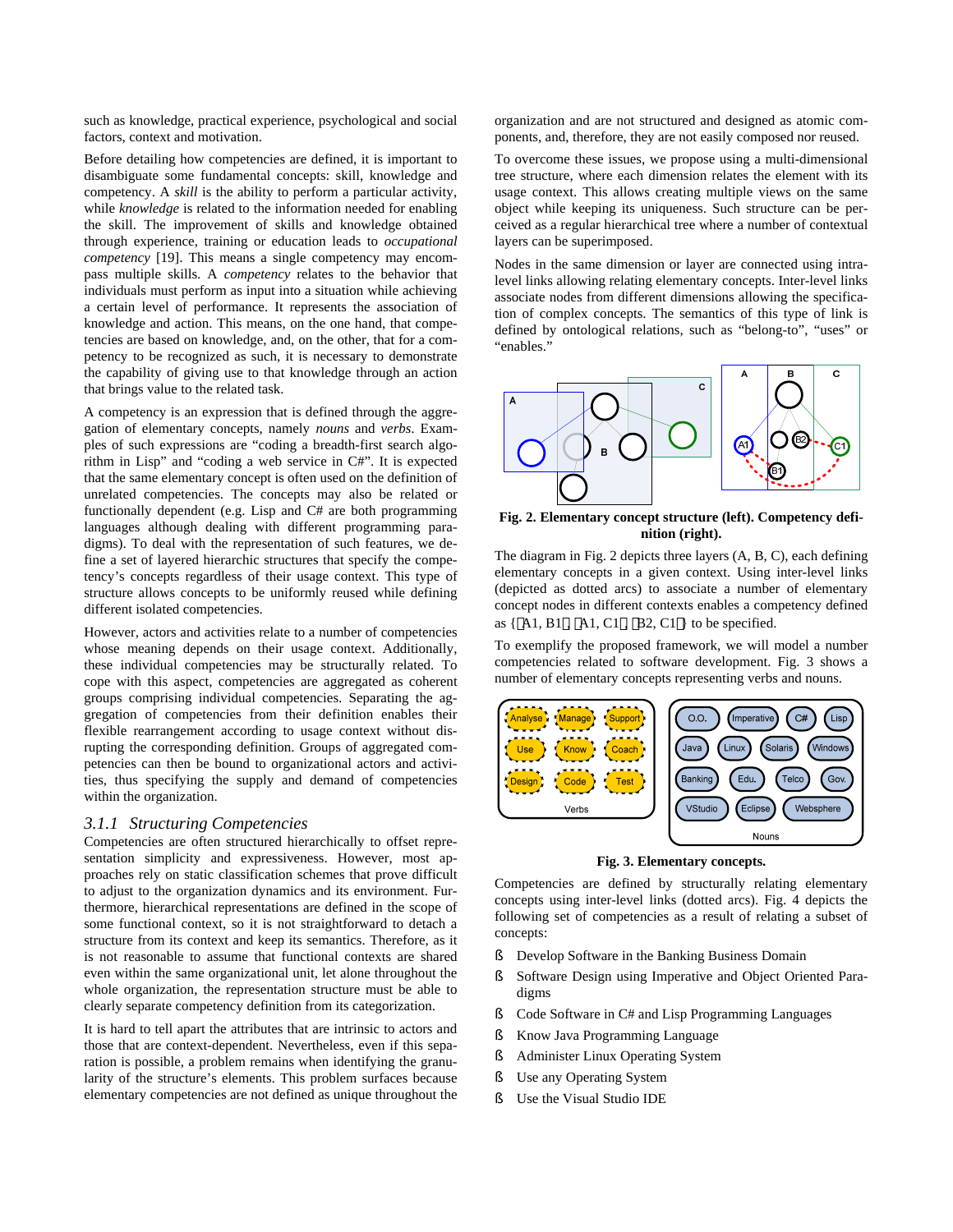

**Fig. 4. Competency definition.** 

### **3.2 Phase 2 – Competency Aggregation**

Competency aggregation allows accommodating multiple contexts through the specification of different viewpoints. After the definition phase, each competency can be composed into a number of coherent sets so they can be handled and related as a unit. For instance, the meaning of the competency "programming" can change according to the perspective. One definition could be the knowledge of a given programming language. However, this definition could also be extended to take it as the aggregate knowledge in programming paradigms and programming languages. These two contexts can be modeled by specifying distinct viewpoints.

Fig.6 depicts an example of competency aggregation where four hierarchically aggregated competencies,  $C_1$ ,  $C_2$ ,  $C_3$  and  $C_4$ are described. Each of these individual competencies arise from the association of multiple concept nodes defined in the previous phase (e.g.  $C_1$  is defined by the tuple  $\langle A_{1,1}, B_{1,1} \rangle$ ).



**Fig. 5. Generic competency aggregation.** 

Different observations can be taken from the value of a competency element by changing the hierarchy while using the same set of inputs. It becomes necessary to ensure the independence between the viewpoint chosen to contemplate the individual's competencies in a given context and the competencies themselves. The latter cannot be dependent on the context and categorization chosen by the organizational unit: they are part of the individual and exist regardless of context. They can be adjusted and reorganized according to the needs of the situation, being invariant only if taken from a static perspective.

Therefore, we propose using two layers: one featuring objective information on the competencies and other with their classification and context information. This way, the hierarchy of upper level nodes corresponds to categorization and views, allowing the creation of other structures that can reuse previously defined components. This approach is flexible since it enables the creation of a semantic level above elementary competencies by separating both and making individual's competencies context invariant.

Other aspect has to do with granularity: a monolithic structure is inadequate to representing competencies, so it is useful to create smaller trees, particularly in the case of straightforward relationships between nodes that arise from their own definition as concepts. As an example, take imperative, object-oriented and functional while programming paradigms. This classification can be considered context insensitive. These smaller trees are also known as "concept islands" [17], self-contained concept groups from sub-domains of a larger domain. Since these islands are interlaced, it makes sense to include them into multiple trees, which implies a complex network of node relationships. One approach is combining the concept islands into a single tree. This introduces complexity during ontology design. Worse, it limits the expressiveness and flexibility of the structure. Therefore, we propose representing the concept island as multiple trees and keeping them separately in a repository. This approach enables these structures to be used as modular building blocks when composing larger trees. It also supports the flexible rearrangement of blocks, without breaking existing connections, i.e., maintaining the connections traceable from runtime back to the atomic elements that form a competency.



To illustrate the competency aggregation step, some of the competencies previously defined are now composed, thus specifying a new competency "C# Developer specialized in Banking", as shown in Fig. 6. Note that the original structure does not require revision. Aggregated competencies defined in this step may be used to map roles to competencies, for instance.

#### **3.3 Phase 3 – Competency Analysis**

The goal of the analysis phase is instantiating the competency structures according to the competencies actually provided by the organization's human actors. While the first two phases relate to the design of competencies, this phase relates to scheduling actors to activities actors, thus allowing the assessment of competency supply and demand.

Competency analysis requires a set of propagation rules to be defined between different hierarchy levels. Both the rules and the hierarchy itself are part of the classification scheme used by an organizational unit and should not be mistaken for the definition of the competencies. The latter should be independent of the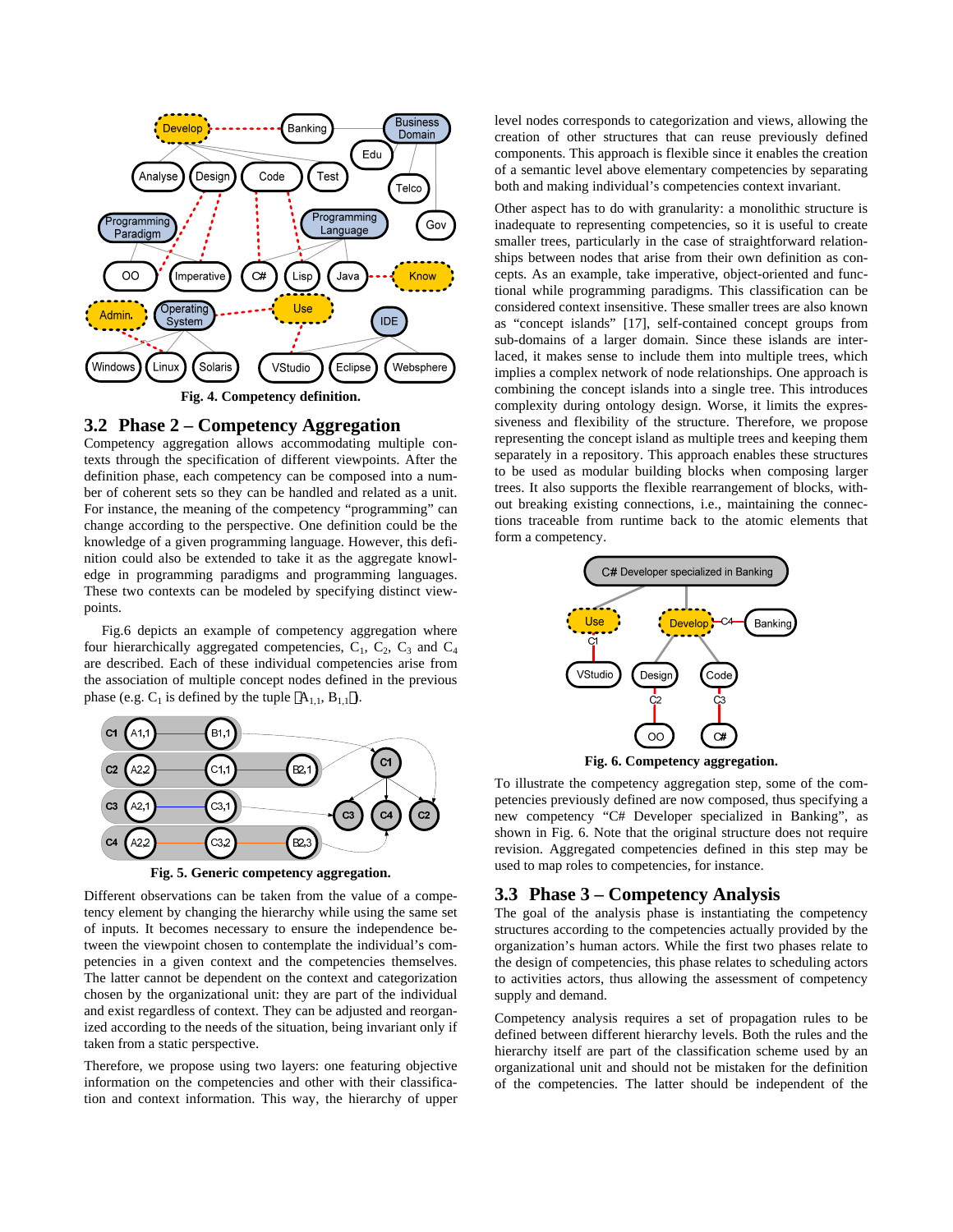analysis phase as otherwise competencies will not be able to cross organizational boundaries.

Propagation rules describe how a node's information can be computed from its child nodes. They are defined bottom-up and are related to non-leaf nodes. Leaf nodes are instantiated with values that are propagated up to the root node using the rules on each intermediate node. A rule can include operations, such as logical expressions, weighted averages and threshold definitions. This enables real-time propagation of values, as opposed to static assignment where the connection to the original structure is lost from the moment that the first values are obtained.

When matching competency supply and demand there are important questions about the abstraction level or granularity used on both sides of the negotiation. If the supply is specified in more detail than the demand, simple bottom-up derivation is sufficient to match both sides. However, in the opposite case, it is necessary to request a further specification to the entity responsible for the offer. The updated specification will be included in the existing model as a new layer.



**Fig. 7. Example of propagation rules.** 

While the most visible aspect of inference is performed at competency level, its application in that case is straightforward. The following example focuses on the application of rules to the relationships between elementary competency concepts. Fig. 7 depicts a scenario where a programming competency depends 60% on programming language knowledge and 40% on programming paradigms. As the programming paradigm is not a leaf node, another rule must specify how to compute its value. In this case, a non-weighted average of its descendents has been used.

A fundamental aspect of the proposed framework is the traceability across the three phases. It enables the identification of a specific atomic element that composes an aggregate competency instantiated at runtime. In turn, low-level syntactic translation mechanisms create the conditions to analyze competency elements that would otherwise be obscured by their macro description. The competencies are expandable down to leaf-level, therefore representing the most objective information possible about the organization's human actors. So, competencies can become as independent as desirable from their organizational classification and activity-specific arrangements. As a result, competency movement across different units implies ontological agreement only at the lowest hierarchical level, the most granular syntax of knowledge description.

# **4. THE COMPETENCY MARKETPLACE**

The primary goal of representing competency supply and demand is allowing an organization to find, schedule and manage suitable actors or teams of actors to perform instances of activities. Our approach follows the paradigm of a marketplace transaction. This facilitates the management and tracking of competencies from an

organizational perspective while promoting actors to develop their own competencies. It also facilitates correcting and analyzing the gaps between the actual requirements of an activity and those specified in the business process models through the usage of market rules.

The competency market comprises activities like scheduling, planning, recruitment, selection, training and compensation. These activities are usually supervised by the human resource management unit, which can be perceived as a mediator between the activity demand of competencies and actor supply. However, it is important that all parties in the marketplace share a common vocabulary and semantic model so that negotiation is possible. Such shared knowledge should be iteratively built and continuously updated instead of defined *a priori* in a static means. The market dynamics of competency management enable the evaluation of the negotiated work and done on a given activity, offering feedback for process improvement.

The implementation of a competency marketplace involves a specific process, which goes through the stages of Information, Negotiation and Settlement [18]. The Information stage consists in representing actual supply and demand. This is specified at during the Definition and Aggregation phases of the framework. The next step is finding the best candidate that fulfills the requirement of an activity. This is accomplished by searching the supply-side representations using inference and propagation mechanisms on the hierarchical competency structures, instantiated with the concrete proficiency values associated with each actor. The result is a set of actors and the corresponding quantitative evaluations computed from the similarity level between the required and provided competencies. After identifying a potential group of actors able to perform the task, the results must then be categorized according to the existing scheduling plans that track the assignment of actors to activities, thus limiting their availability. The results also need to consider valid business rules that may constrain the scheduling process (e.g. competency A must be 100% provided; actor B and C can not participate in the same activity instance) and the type of results (e.g. the result must be a team of two people). The information resulting from this step may be used to automatically propose a team or to assist the team formation process.

Team formation corresponds to the Negotiation and Settlement phase between the transaction participants. Here, each individual actor, the team as a whole and the activity owner set up the contract details, making explicit the assignment and scheduling terms and conditions. This phase ends when a contract is settled. The contract specifies the team and scheduling details and binds actors to activities through their competencies. Implementing the contract means performing the activity's tasks. Performance can be assessed using metrics whose goal is measuring how the contract is carried out by each individual actor and team.

This approach promotes an actor to be actively involved in the management of her own set of competencies. This influences the criteria of her evaluation and, as a result, how management observes her performance. It is in the best interest of the actor to be properly represented in the model since an accurate description will facilitate her scheduling to the tasks included on her competency pool. It will also enable the identification of gaps inhibiting good performance, calling for training on specific competencies.